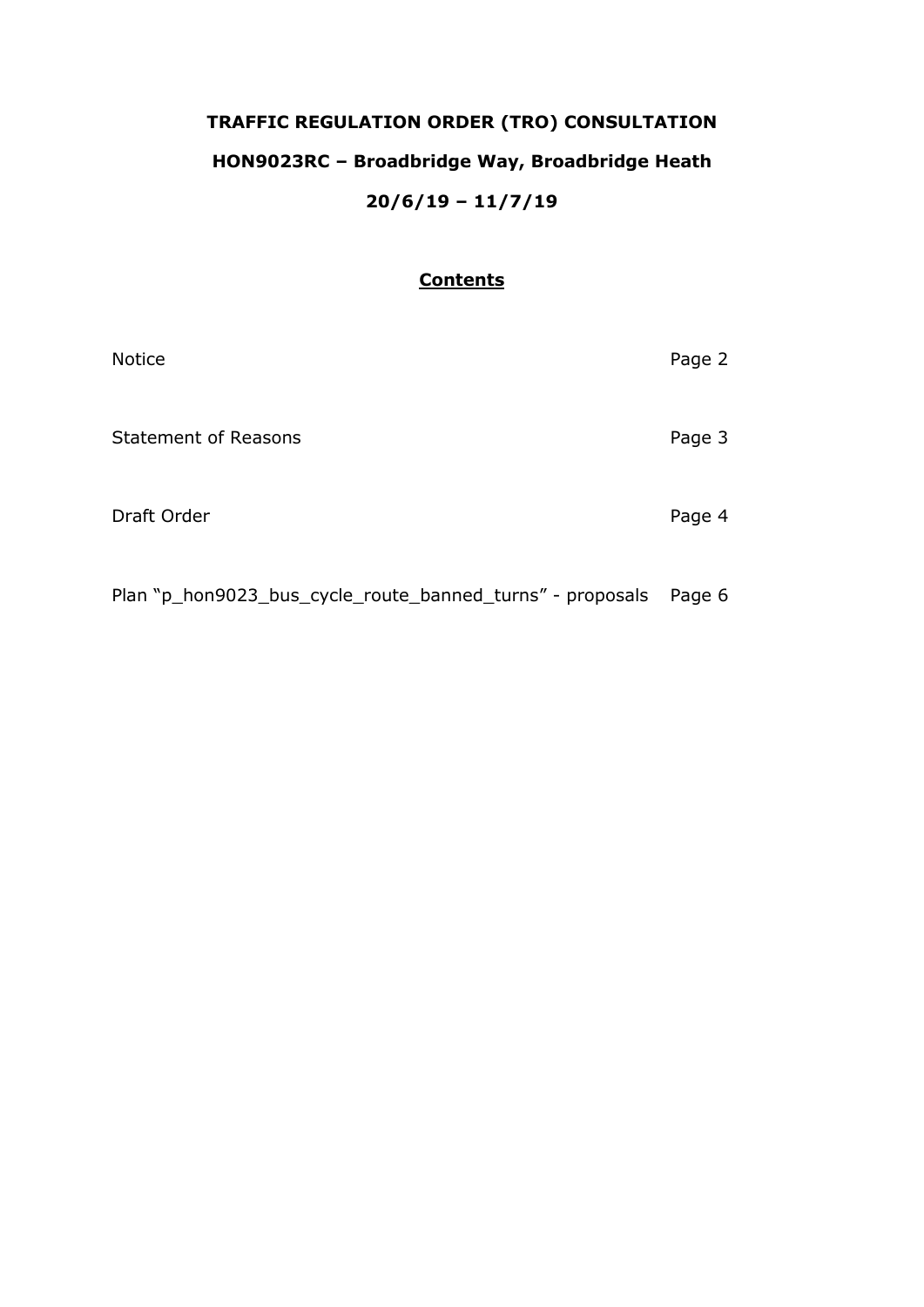### **WEST SUSSEX COUNTY COUNCIL (BROADBRIDGE HEATH: BROADBRIDGE WAY) (PROHIBITION OF VEHICULAR TRAFFIC & PROHIBITED TURNS) ORDER 201\***

**NOTICE** is hereby given that West Sussex County Council propose to make a permanent Order under the provisions of the Road Traffic Regulation Act 1984, the effect of which will be to:

- (a) prohibit vehicles except buses and pedal cycles travelling westbound from using Broadbridge Way between the eastern arm of Sargent Way and the central square; and
- (b) prohibit vehicles, except buses and pedal cycles from making a left turn onto Broadbridge Way from Sargent Way

Full details of the proposals in this Notice can be viewed on our website [www.westsussex.gov.uk/tro.](http://www.westsussex.gov.uk/tro) The website includes a response form for comments or objections.

The documents may be inspected at West Sussex County Council, County Hall, Chichester during normal office hours, and at the Horsham Public Library, Lower Tanbridge Way, Horsham during normal library opening hours.

Any objections or comments about these proposals must be received by 11 July 2019. These may be sent via the response form on the website, in writing to: TRO Team, West Sussex County Council, The Grange, Tower Street, Chichester, PO19 1RH; or by e-mail to: [tro.team@westsussex.gov.uk.](mailto:tro.team@westsussex.gov.uk) Library staff will NOT be in a position to answer questions on the proposal and all correspondence should be addressed to the undersigned, quoting the reference TRO/HON9021/RC. Only correspondence including a full name and address will be considered.

Dated this 20<sup>th</sup> June 2019

Director of Law & Assurance County Hall Chichester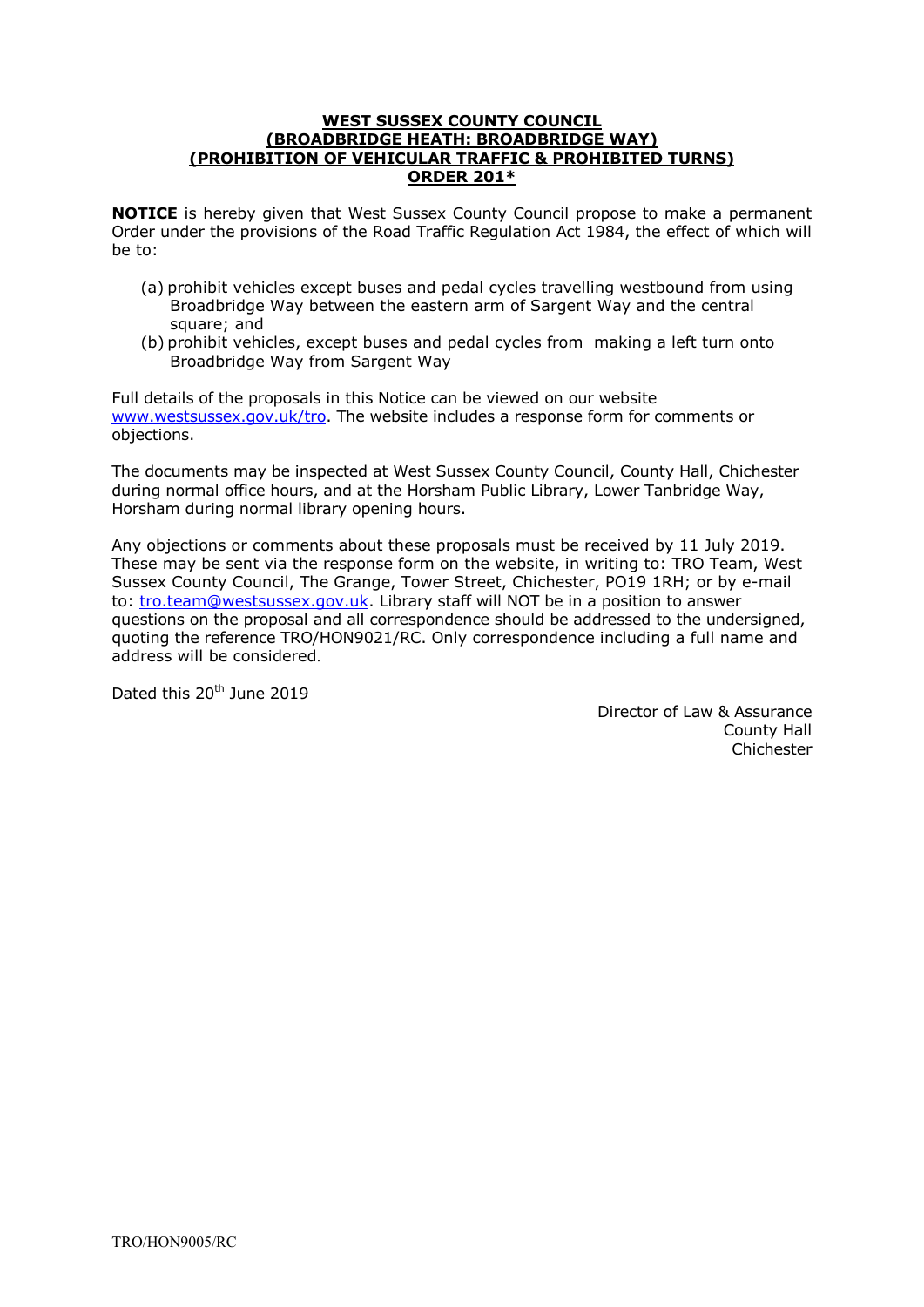## **WEST SUSSEX COUNTY COUNCIL (BROADBRIDGE HEATH: BROADBRIDGE WAY) (PROHIBITION OF VEHICULAR TRAFFIC & PROHIBITED TURNS) ORDER 201\***

## **STATEMENT OF REASONS FOR PROPOSING TO MAKE THE ORDER**

The County Council in exercise of their powers under the Road Traffic Regulation Act 1984, propose to introduce a permanent Order the effect of which will be to:

- (a) prohibit vehicles except buses and pedal cycles travelling westbound from using Broadbridge Way between the eastern arm of Sargent Way and the central square; and
- (b) prohibit vehicles, except buses and pedal cycles from making a left turn onto Broadbridge Way from Sargent Way

As part of the planning permission for the Neighbourhood Centre serving Wickhurst Green it was agreed at outline planning stage that the former A264, Broadbridge Way, would be downgraded to be used as a route for buses and cycles only.

The section of Broadbridge Way between the eastern arm of Sargent Way and the central square will be restricted to a single lane one-way only westbound. Only buses and cycles will be permitted to use travel westbound on this section of Broadbridge Way.

Vehicles, except buses and cycles, exiting Sargent Way will be prohibited from turning left onto Broadbridge Way.

Downgrading the former A264 will reduce traffic noise for neighbouring properties and improve walking and cycling access for residents. This will encourage vehicles to use the new A264 whilst promoting use of sustainable and public transport.

This Order is proposed for avoiding danger to persons or other traffic using the road or for preventing the likelihood of any such danger arising, for facilitating the passage on road of any class of traffic and for preserving or improving the amenities of the area through which the road runs.

Drawing South Broadbridge Neighbourhood Centre Proposed Bus Route and Banned Manoeuvres (30.04.2019)

show the length of road, which is the subject of the proposed Order.

Director of Law & Assurance County Hall Chichester

June 2019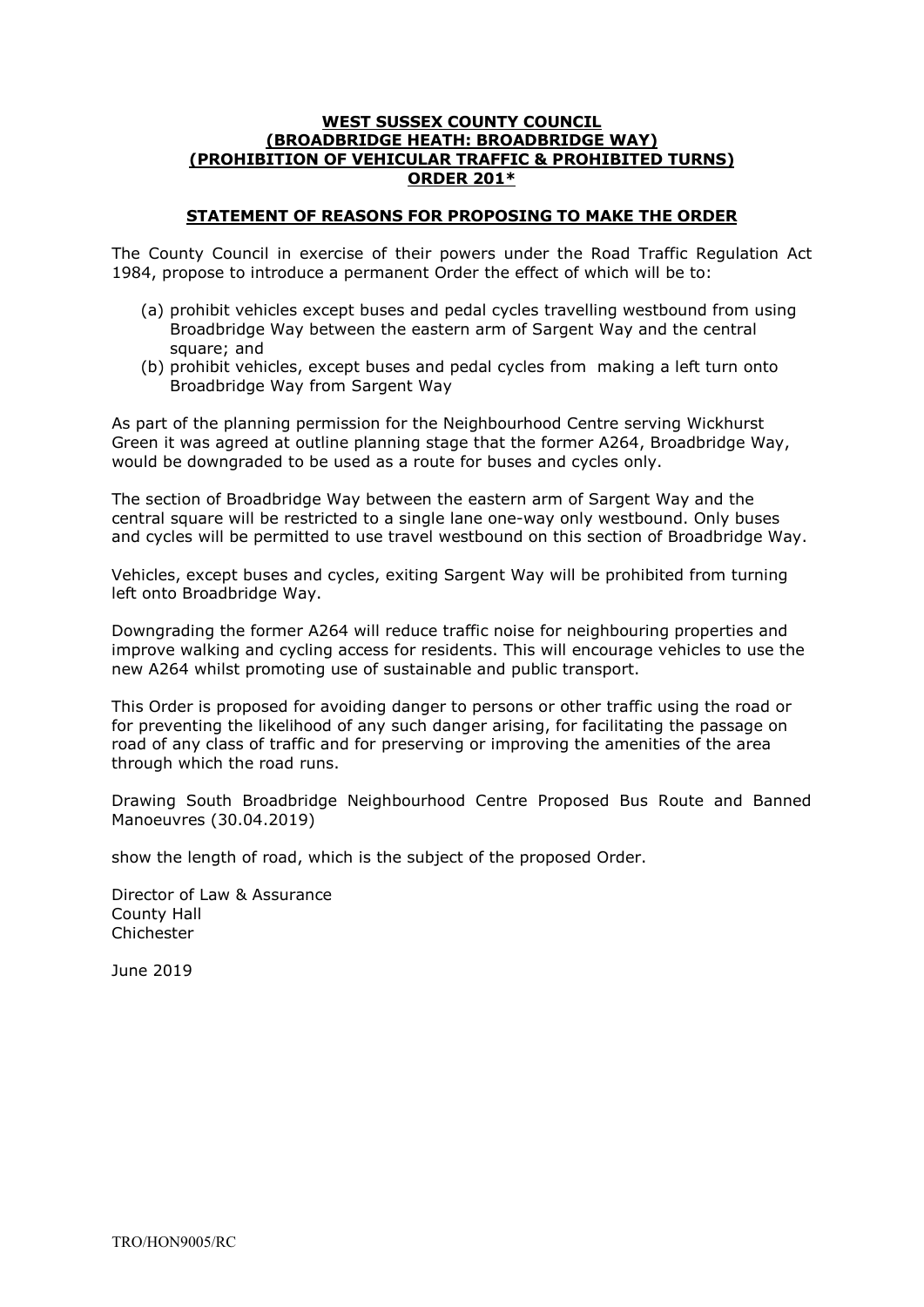#### **WEST SUSSEX COUNTY COUNCIL (BROADBRIDGE HEATH: BROADBRIDGE WAY) (PROHIBITION OF VEHICULAR TRAFFIC & PROHIBITED TURNS) ORDER 201\***

West Sussex County Council in exercise of their powers under Sections 82 and 84 (1) (a) of the Road Traffic Regulation Act 1984 ("the Act"), and Part IV of Schedule 9 of the Act and of all other enabling powers, and after consultation with the chief officer of police in accordance with Part III and Part IV of Schedule 9 to the Act hereby make the following Order:-

## **PART I GENERAL**

## **Commencement & Citation**

1. This Order shall come into operation on the x day of x 2019 and may be cited as "West Sussex County Council (Horsham: Broadbridge Way) (Prohibition of Vehicular Traffic & Prohibited Turns) Order 201\*."

## **Interpretation**

2. (1) In this Order –

 "pedal cycle" means a bicycle, tricycle or cycle having four or more wheels not being in any case a motor cycle;

 "public service vehicle" has the same meaning as in section 1 of the Public Passenger Vehicles Act 1981;

 "vehicle" has the same meaning as that assigned to "motor vehicle" in Section 136(1) of the Act.

 (2) Except where otherwise stated any reference in this Order to a numbered Article or Schedule is a reference to the Article or Schedule bearing that number in this Order.

#### **PART II PROHIBITION OF TURN PROVISIONS**

- 3. Save as provided in Article 4 of this Order no person shall cause or permit any vehicle proceeding northwards along the length of road specified in the First Schedule of this Order to make a left turn at the junction specified in the said First Schedule.
- 4. Nothing in Article 3 shall apply in respect of a vehicle:-
	- (a) proceeding under the direction or with the permission of a police constable in uniform; or
	- (b) being used by the Police, ambulance or fire brigade in the event of an emergency; or
	- (c) a public service vehicle; or
	- (d) a pedal cycle; or
	- (e) in pursuance of a local authority's highways management, works, maintenance, waste collection, street cleansing, highways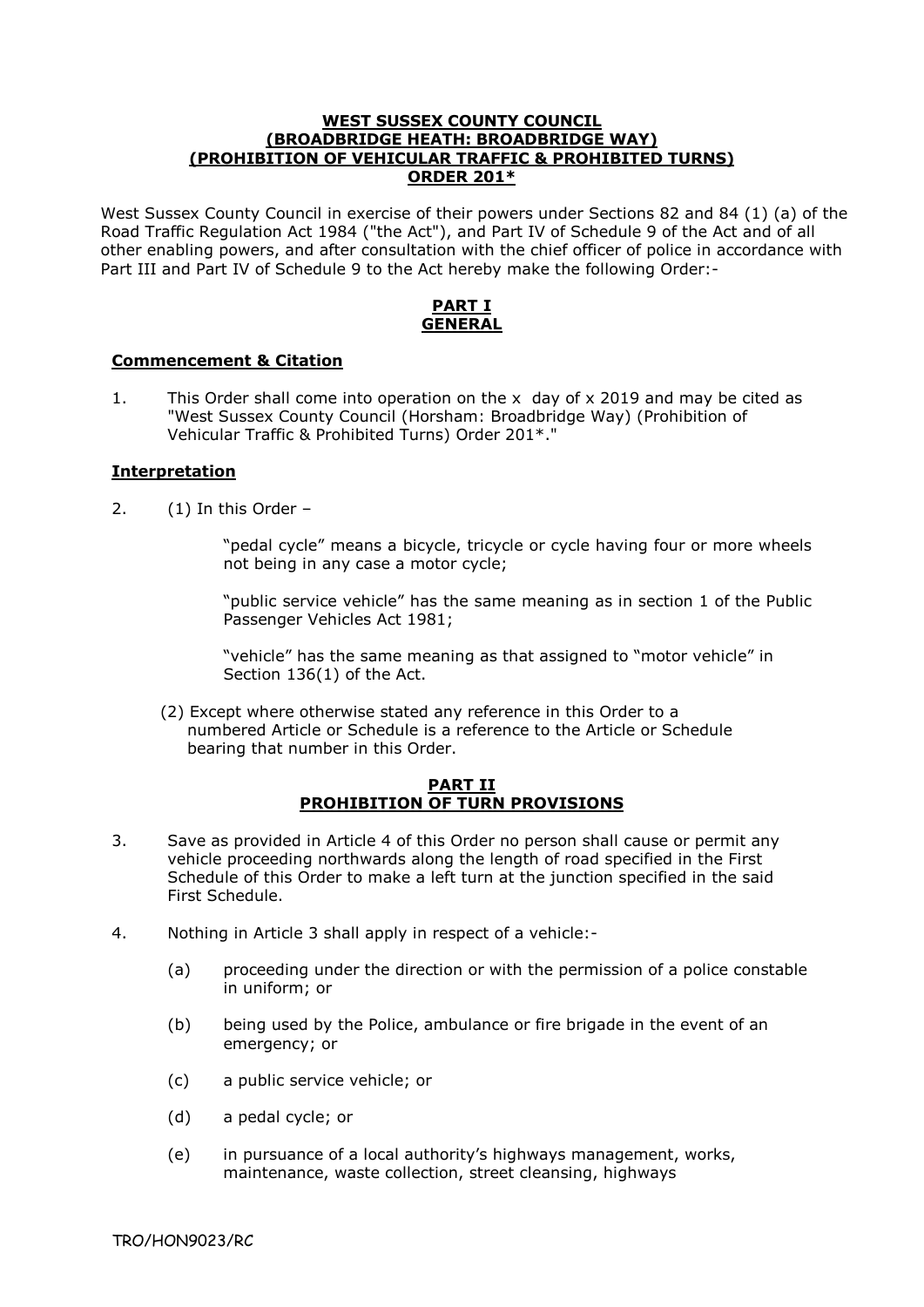#### **PART III PROHIBITION OF DRIVING PROVISIONS**

- 5. Save as provided in Articles 6 and 7 of this Order no person shall cause or permit any motor vehicle to proceed along the length of road specified in the Second Schedule to this Order at any time.
- 6. Nothing in Article 5 shall apply to a public service vehicle or cycle proceeding westbound in the length of road specified in the Second Schedule
- 7. Nothing in Article 5 shall apply in respect of a motor vehicle being used:-
	- (a) for ambulance, fire brigade or police purposes in the event of an emergency; or
	- (b) (with the prior permission of the highway authority) in connection with the laying, erection, inspection, maintenance, alteration, repair, renewal or removal on or near the said road of any sewer main pipe conduit wire cable or other apparatus for the supply of gas water electricity or of any telecommunications apparatus as defined in Schedule 2 of the Telecommunications Act 1984 resulting from works or an emergency; or
	- (c) with the permission or upon the direction of a police constable in uniform or traffic warden; or
	- (d) in the service of a local authority in pursuance of its statutory powers or duties
- 8. The prohibitions imposed by this Order shall be in addition to and not in derogation from any restriction imposed by any regulations made or having effect as if made under the Act or by or under an enactment.

#### **FIRST SCHEDULE (Prohibition of Left Turns)**

Length of road in Broadbridge Heath Junction

Sargent Way **Broadbridge Way** 

### **SECOND SCHEDULE (Prohibition of driving)**

Broadbridge Way **between east arm of Sargent** 

THE COMMON SEAL of WEST SUSSEX (2008) COUNTY COUNCIL was hereto affixed )

 $)$  ) )

 $)$ the day of (in the presence of: day of ) (L.S.) in the presence of:

Authorised Signatory )

Way and central square

TRO/HON9023/RC